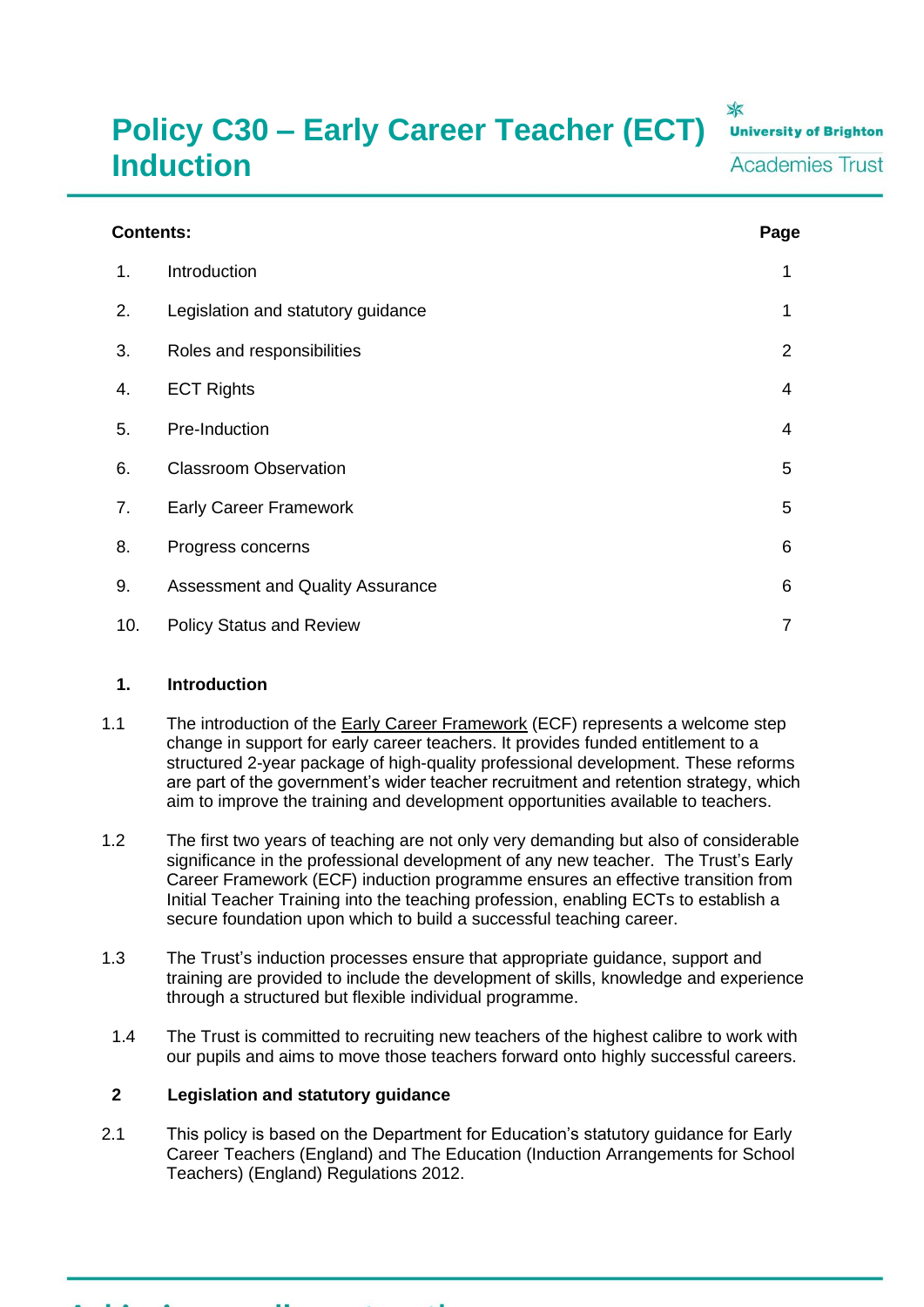2.2 This policy complies with the Trust's funding agreement and articles of association.

## **3 Roles and responsibilities**

**3.1** The Trust strongly believes in our collective responsibilities to support and nurture our beginner teachers. The following roles and responsibilities are based on those outlined within the Department for Education's statutory guidance [Induction for](https://www.gov.uk/government/publications/induction-for-newly-qualified-teachers-nqts)  [Early](https://www.gov.uk/government/publications/induction-for-newly-qualified-teachers-nqts) [Career Teachers.](https://www.gov.uk/government/publications/induction-for-newly-qualified-teachers-nqts)

## **3.2 Governance**

- 3.2.1 The Executive Director, School Improvement is expected to:
	- Ensure compliance with the statutory induction guidance
	- Be satisfied that academies within the Trust have the capacity to support the ECT
	- Ensure Academy Principals are fulfilling their responsibility to meet the requirements of a suitable induction
	- Investigate concerns raised by an individual ECT as part of the Trust's grievance procedures
	- Seek quidance from the appropriate body on the quality of the ECT's induction arrangements and the roles and responsibilities of staff involved in the process, as required
	- Request general reports on the progress of an ECT, as required
	- Ensure measures are in place to monitor the quality of the appropriate body and training provider
	- Participate appropriately in the appropriate body's quality assurance procedures, as required

# **3.3 Principal**

- 3.3.1 The Principal, along with the appropriate body, is jointly responsible for the monitoring, support and assessment of the ECT during induction. As such, they are expected to:
	- Have due regard to the requirements set out in the Department for Education's (DfE) statutory guidance for the induction of ECT's
	- Check that the ECT has been awarded Qualified Teacher Status (QTS)
	- Ensure that the appropriate body has been notified when an ECT is taking up a post in which they will be undertaking induction
	- Appoint induction tutors and mentors in line with the statutory induction guidance, ensuring that both the induction tutor and mentor have the ability and sufficient time to carry out their respective roles effectively
	- Ensure that time is timetabled for the mentor and ECT to meet together on a weekly basis in the first year and on a fortnightly basis in the second year
	- Ensure that an appropriate induction programme is in place
	- Ensure that the ECT's progress is reviewed regularly, including through observations and feedback on their teaching
	- Ensure that assessments are carried out and reports are completed and sent to the appropriate body
	- Maintain and retain accurate records of employment that will count towards the induction period
	- Ensure an ECT receives a 10% timetable reduction in their first year of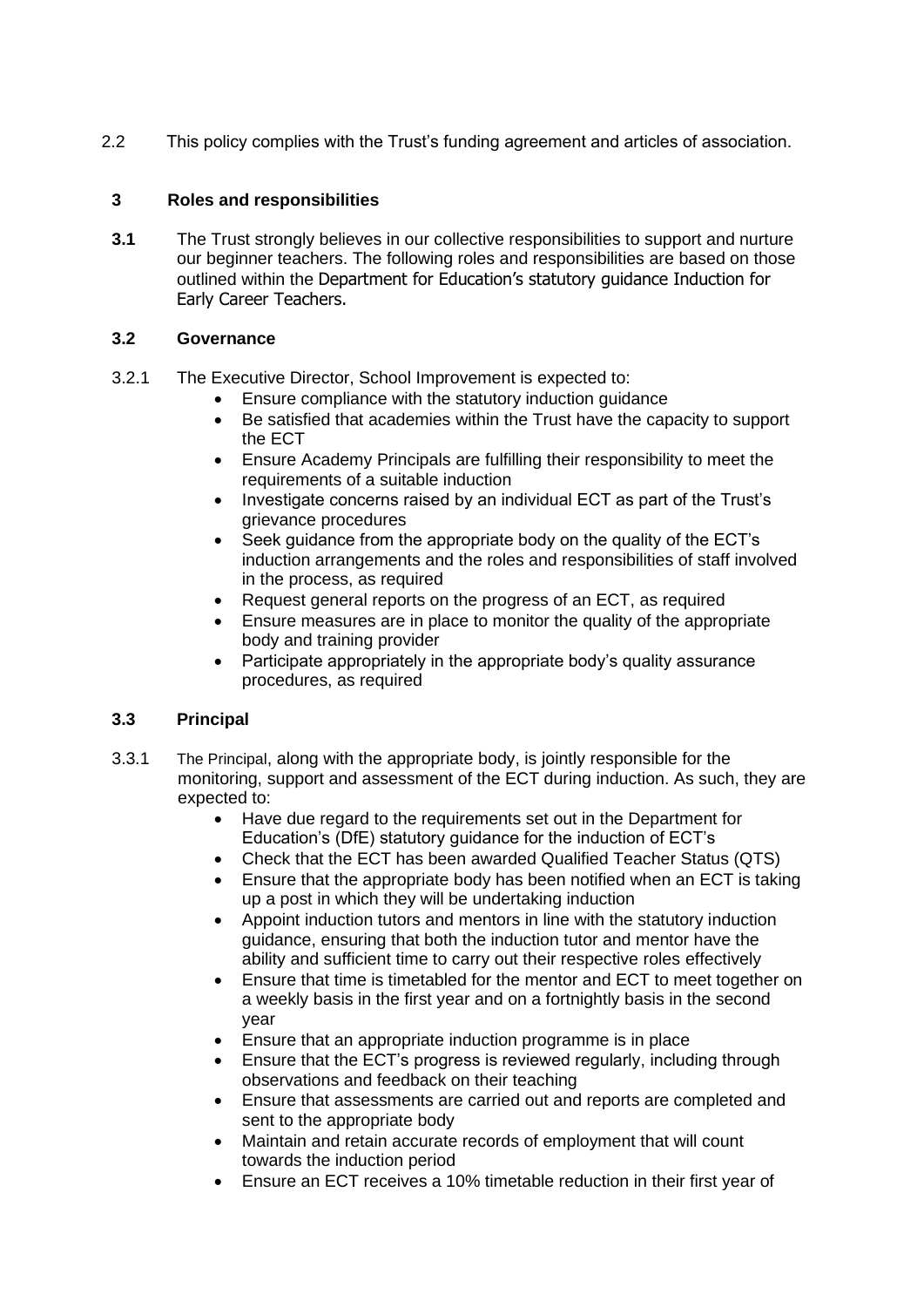induction and a 5% timetable reduction in their second year

- Recommend to the appropriate body whether an ECT's performance against the Teachers' Standards is satisfactory or requires an extension
- Participate appropriately in the appropriate body's quality assurance procedures, as required
- Ensure that all relevant documentation relating to an ECT's induction is retained on file for six years
- 3.3.2 There may also be circumstances where the Principal may need to:
	- Alert the appropriate body where an ECT may be at risk of not completing induction satisfactorily
	- Ensure third party observation of an ECT who may be at risk of not performing satisfactorily against the Teachers' Standards
	- Notify the appropriate body as soon as absences total 30 days or more
	- Notify the appropriate body and the Trust's Talent and Inclusion Advisor when an ECT serving induction leaves the academy

## **3.4 Induction Tutor**

- 3.4.1 The role of induction tutor is separate from the role of the mentor. The induction tutor is expected to:
	- Have due regard to the requirements set out in the Department for Education's (DfE) statutory guidance for the induction of ECT's
	- Co-ordinate and oversee the ECT's professional development, in line with the requirements of the appropriate body
	- Carry out termly progress reviews throughout the induction period, in terms where a formal assessment does not occur (i.e. 5 times annually).
	- Undertake two formal assessment meetings during the total induction period coordinating input from other colleagues as appropriate, in line with the appropriate body guidelines
	- Inform the ECT following progress review meetings of the determination of their progress against the Teachers' Standards and share progress review records with the ECT, Academy Principal and appropriate body
	- Inform the ECT during the assessment meeting of the judgements to be recorded on their formal assessment record and invite the ECT to add their own comments
	- Ensure that the ECT's teaching is observed, and feedback provided
	- Ensure the ECT is aware of how they can raise concerns about their induction programme or their personal progress, both within and outside of the academy
	- Take prompt, appropriate action if the ECT appears to be having difficulties
	- Ensure that all monitoring and record keeping is done in the most streamlined and least burdensome way and so not adding additional workload to the ECT. The ECT is not expected to collect additional evidence and should draw upon existing working documents.

## **3.5 Mentor**

- 3.5.1 The role of the mentor is separate to the role of the induction tutor. The mentor is expected to:
	- Provide effective support, including phrase or subject specific mentoring and coaching
	- Meet weekly (in the first year) / fortnightly (in the second year) with the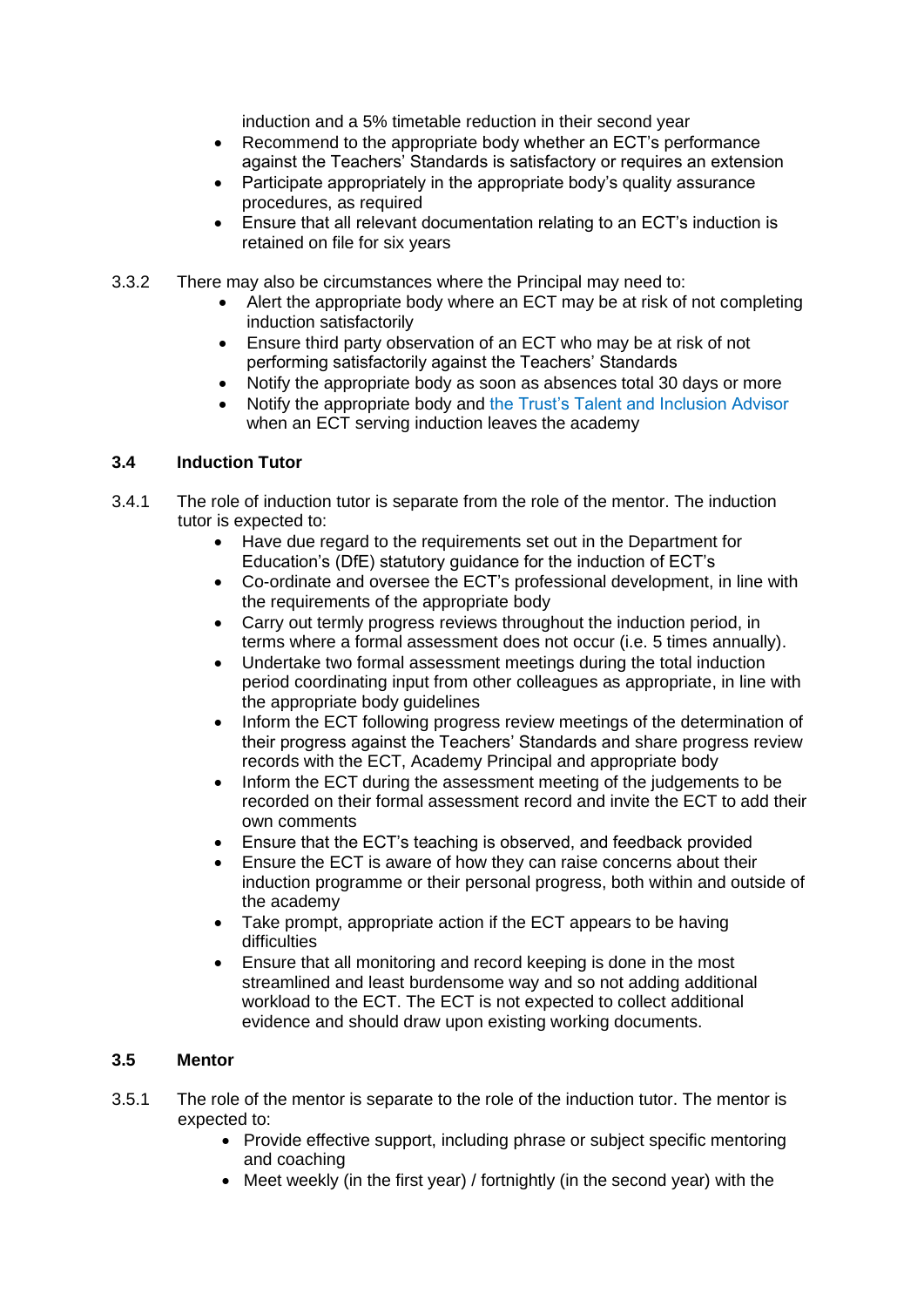ECT for structured mentor sessions to provide effective targeted feedback. This will be in line with the requirements of the early career framework

- Ensure they are fully prepared for each meeting
- Work collaboratively with the ECT and other colleagues involved in the induction to help ensure the ECT receives a high quality ECF-based induction programme which meets the training needs of the ECT in their care
- Work with the ECT to identify their development needs
- Engage fully with the mentor training and development provided
- Share any concerns about the ECT's progress with the ECT and the induction tutor and address these through a supportive programme

## **3.6 Role of the Early Career Teacher (ECT)**

- 3.6.1 The ECT is expected to:
	- Provide evidence that they have QTS and are eligible to start induction
	- Meet with their induction tutor to discuss and agree priorities for their induction programme and keep these under review
	- Agree with their induction tutor how best to use their reduces timetable allowance and guarantee engagement with their ECFG-based induction programme
	- Provide evidence against the Teachers' Standards
	- Participate and engage filly in the agreed monitoring and development programme
	- Raise any concerns with their induction tutor as soon as practicable
	- Consult their appropriate body named contact at an early stage if there are, or may be, difficulties in resolving issues with their tutor / within their academy
	- Keep track of and participate effectively in the scheduled classroom observations, progress reviews and formal assessment meetings
	- Agree with their induction tutor the start and end dates of the induction period/part periods and the dates of any absences from work during any period/part period
	- Retain copies of all assessment reports

#### **4 ECT Rights**

- 4.1 The ECT has the right to:
	- Access an ECF) programme that will commence upon appointment and be reviewed after one year in post
	- Be employed in a post that enables them to teach classes within the age range and subjects for which they have been trained
	- A 10% reduction of the normal teaching timetable in the first year and a 5% reduction in the second year
	- Help and guidance from an induction tutor who is adequately prepared for the role and will coordinate the ECF induction programme in the academy
	- Meet termly with their induction tutor to review progress (i.e. 6 times annually)
	- Meet weekly (in first year) and fortnightly (in the second year) with their mentor
	- Time and regular opportunities to meet with other ECT's
	- Observe experienced colleagues teaching
	- Have their teaching observed by experienced colleagues, at least once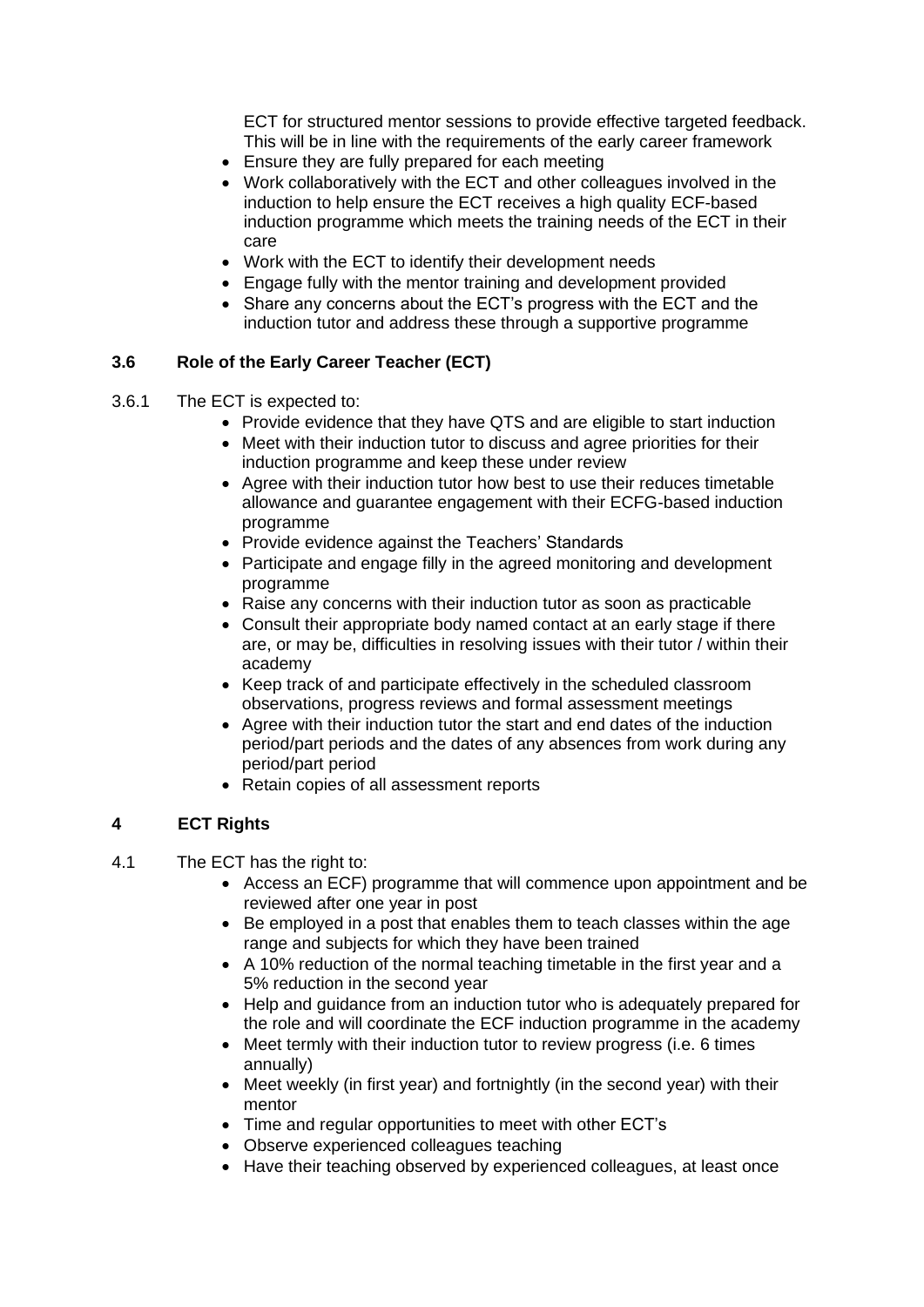every half term, with at least three of these observations being carried out by the induction tutor or members of the SLT

- Receive prompt written as well as oral feedback on the teaching observed and to receive advice, as necessary
- Access external training and CPD as appropriate

## **5 Pre-Induction**

- 5.1 Prior to the start of the ECTs induction the ECT will:
	- Have a timetable amounting to not more than 90% of that given to a main scale teacher in year one, and not more than 95% of the same, in year 2. This is in addition to the timetabling reduction in respect of planning, preparation and assessment time (PPA) that all teachers receive.
	- Receive information which will help them become familiar with the academy's systems and expectations, and about the class or classes they will be teaching to be able to begin planning.
	- Have the opportunity to visit the academy and meet key staff with whom they will be working with, including their induction tutor and mentor.
	- Be made aware of the induction policy, DfE Teachers' Standards and have the chance to ask any questions about the induction process.

#### **6 Classroom Observation**

- 6.1 All ECTs should be observed six times (one per term) during the first year of induction, with the first of those being within the first four weeks in school. These observations may be carried out by the induction tutor, and/or members of SLT.
- 6.2 It is expected that the observer holds QTS.
- 6.3 All ECTs should have the opportunity to observe experienced teachers in their own academy and, where possible, in another academy where particular areas of good practice have been identified.
- 6.4 Effective classroom observation should have the following observations:
	- Be explicitly related to the Teachers' Standards.
	- A meeting between the ECT and observer should occur to review the lesson, with arrangements for post-observation review meetings made in advance.
	- Feedback from the observation should be provided promptly, be constructive, with a brief written record made on each occasion.
	- A record of all observations should be kept by both the induction tutor and the ECT.

# **7 Early Career Framework**

- 7.1 The [Early Career Framework](https://www.gov.uk/government/publications/early-career-framework) (ECF) is the evidence base which underpins the entitlement for early career teachers' professional development. It sets out what all early career teachers should learn about and learn how to do during the first two years of their career. Part time ECT's will serve a full-time equivalent but in cases where ECT's working part time can demonstrate that they have met the Teachers' Standards, the appropriate body is able to reduce the length of the induction period
- 7.2 The content of the ECF has been designed to build upon, and complement, early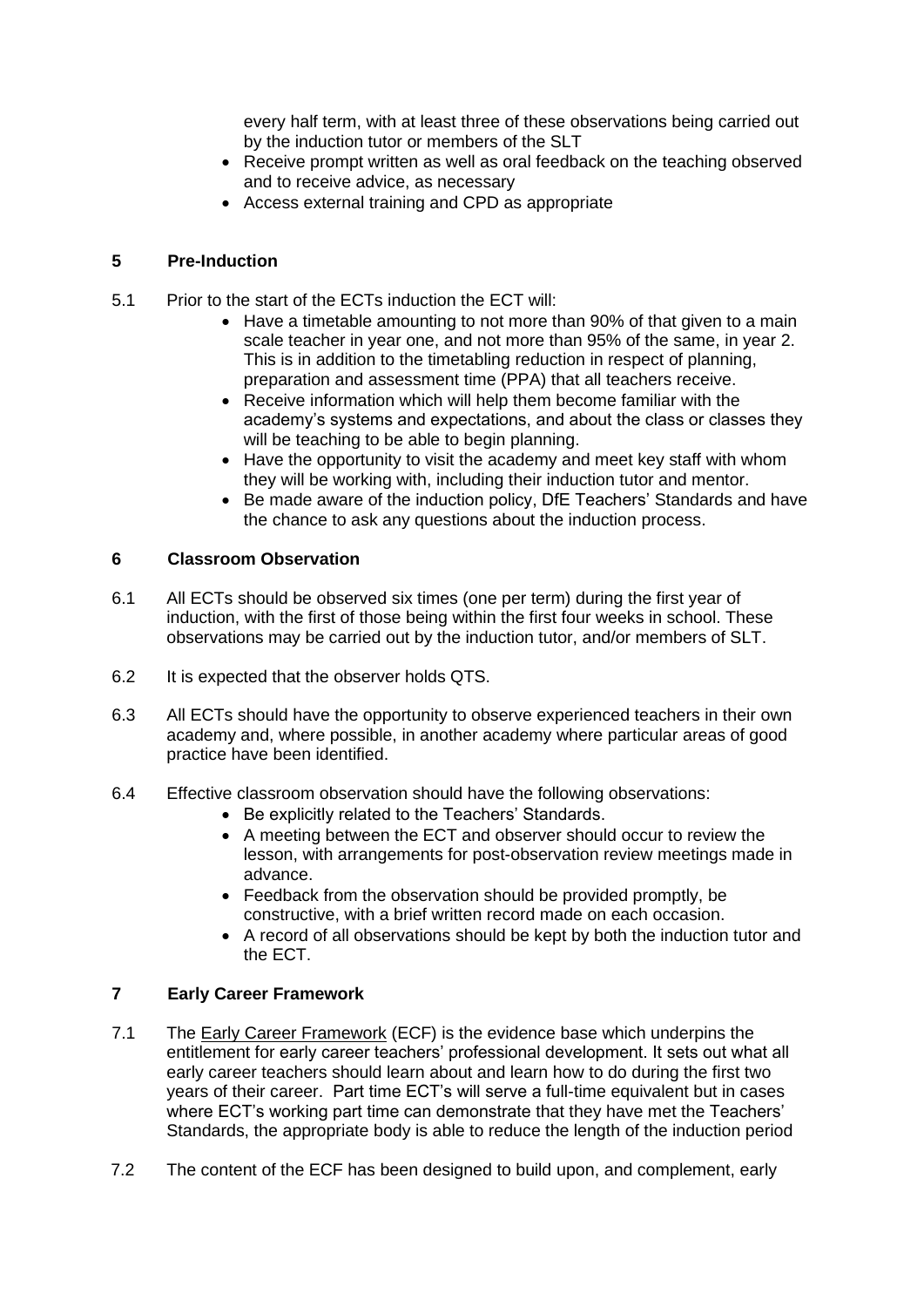careers teachers' initial teacher education. It is intended to support them in five core areas:

- Behaviour management
- Pedagogy
- Curriculum
- Assessment
- Professional behaviours
- 7.3 All academies within the Trust will be following a provider led programme. Our accredited provider of choice is Step Ahead Training School Hub, in partnership with the Ambition Institute.
- 7.4 Training through the framework will occur through four strands self-directed study, face to face training, online training and Instructional coaching.

#### **8 Assessment and Quality Assurance**

- 8.1 The assessment of ECT's will be rigorous but also objective and developmental. Mentors should not carry out formal assessments or progress reviews. The following principles apply:
	- ECTs should not be assessed against the ECF, but instead the Teachers **Standards**
	- ECTs should receive a formal assessment in the final term of the first year and the final term of the second year of induction
	- Termly progress reviews should be undertaken in each term where a formal assessment is not scheduled. These are not formal and should be formative in nature. Nonetheless, a written record is expected to be retained, with a record clearly stating whether the ECT is on track to successful complete induction

| ECT Year 1 |            |            | ECT Year 2 |            |            |
|------------|------------|------------|------------|------------|------------|
| Autumn     | Spring     | Summer     | Autumn     | Spring     | Summer     |
| Term       | Term       | Term       | Term       | Term       | Term       |
| Progress   | Progress   | Formal     | Progress   | Progress   | Formal     |
| assessment | assessment | assessment | assessment | assessment | assessment |
| point      | point      | point      | point      | point      | point      |

8.2 Assessment points

- 8.3 Evidence used to inform assessment should be transparent. It must be drawn from the ECT's work as a teacher during their induction.
- 8.4 The assessment process should not be burdensome. There is no need for the ECT to create anything new for the formal assessment.
- 8.5 Responsibility for assessment will involve all teachers who have a part in the ECT's development to gain a reliable, overall view.
- 8.6 The induction tutor will ensure that assessment procedures are consistently applied.
- 8.7 Copies of any records will be passed to the ECT concerned. Assessments will also be provided to the appropriate body within the specified timeframe.